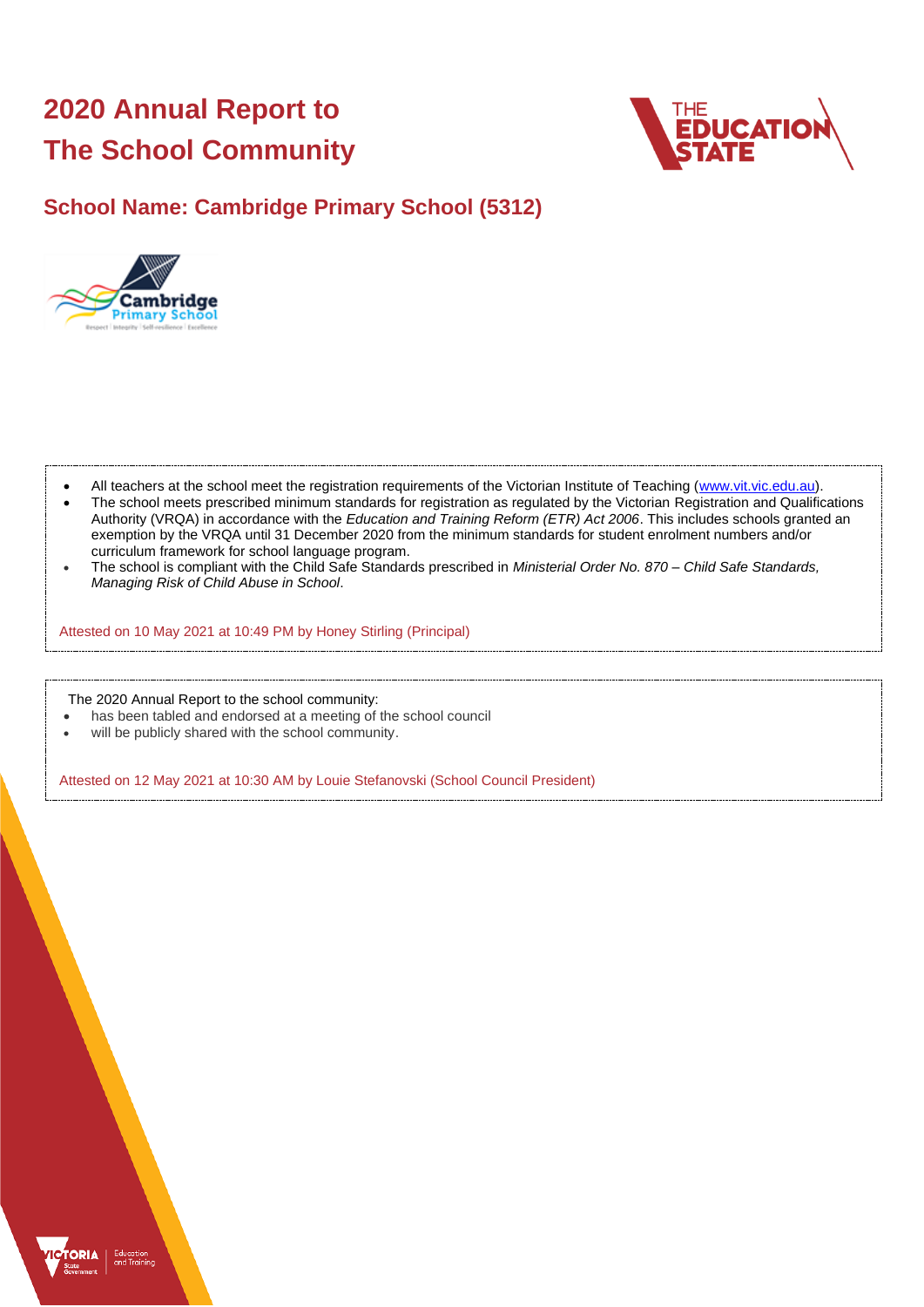

## How to read the Annual Report

## What has changed for the 2020 Annual Report?

#### **Improved appearance**

The appearance of the Performance Summary has been updated to more clearly represent information and to assist interpretation and comparison of individual school's data with state averages and similar school groups.

#### **School performance data**

The Victorian community's experience of COVID-19, including remote and flexible learning, had a significant impact on normal school operations. This impacted the conduct of assessments and surveys. Readers should be aware of this when interpreting the Performance Summary.

For example, in 2020 school-based surveys ran under changed circumstances, and NAPLAN was not conducted. Absence and attendance data may have been influenced by local processes and procedures adopted in response to remote and flexible learning.

Schools should keep this in mind when using this data for planning and evaluation purposes. Those schools who participated in the Student Attitudes to School survey in 2020 should also refer to the advice provided regarding the consistency of their data.

## What does the *'About Our School'* section refer to?

The About Our School section provides a brief background on the school, an outline of the school's performance over the year and future directions.

The 'School Context' describes the school's vision, values and purpose. Details include the school's geographic location, size and structure, social characteristics, enrolment characteristics and special programs.

The 'Framework for Improving Student Outcomes (FISO)' section includes the improvement initiatives the school has selected and the progress they have made towards achieving them.

## What does the *'Performance Summary'* section of this report refer to?

The Performance Summary includes the following:

#### **School Profile**

- student enrolment information
- the school's 'Student Family Occupation and Education' category
- a summary of parent responses in the Parent Opinion Survey, shown against the statewide average for Primary schools
- school staff responses in the area of School Climate in the School Staff Survey, shown against the statewide average for Primary schools

#### **Achievement**

- English and Mathematics for Teacher Judgements against the curriculum
- English and Mathematics for National Literacy and Numeracy tests (NAPLAN). *Note: NAPLAN tests were not conducted in 2020*

### **Engagement**

Student attendance at school

#### **Wellbeing**

Student responses to two areas in the Student Attitudes to School Survey:

- Sense of Connectedness
- Management of Bullying

Results are displayed for the latest year and the average of the last four years (where available).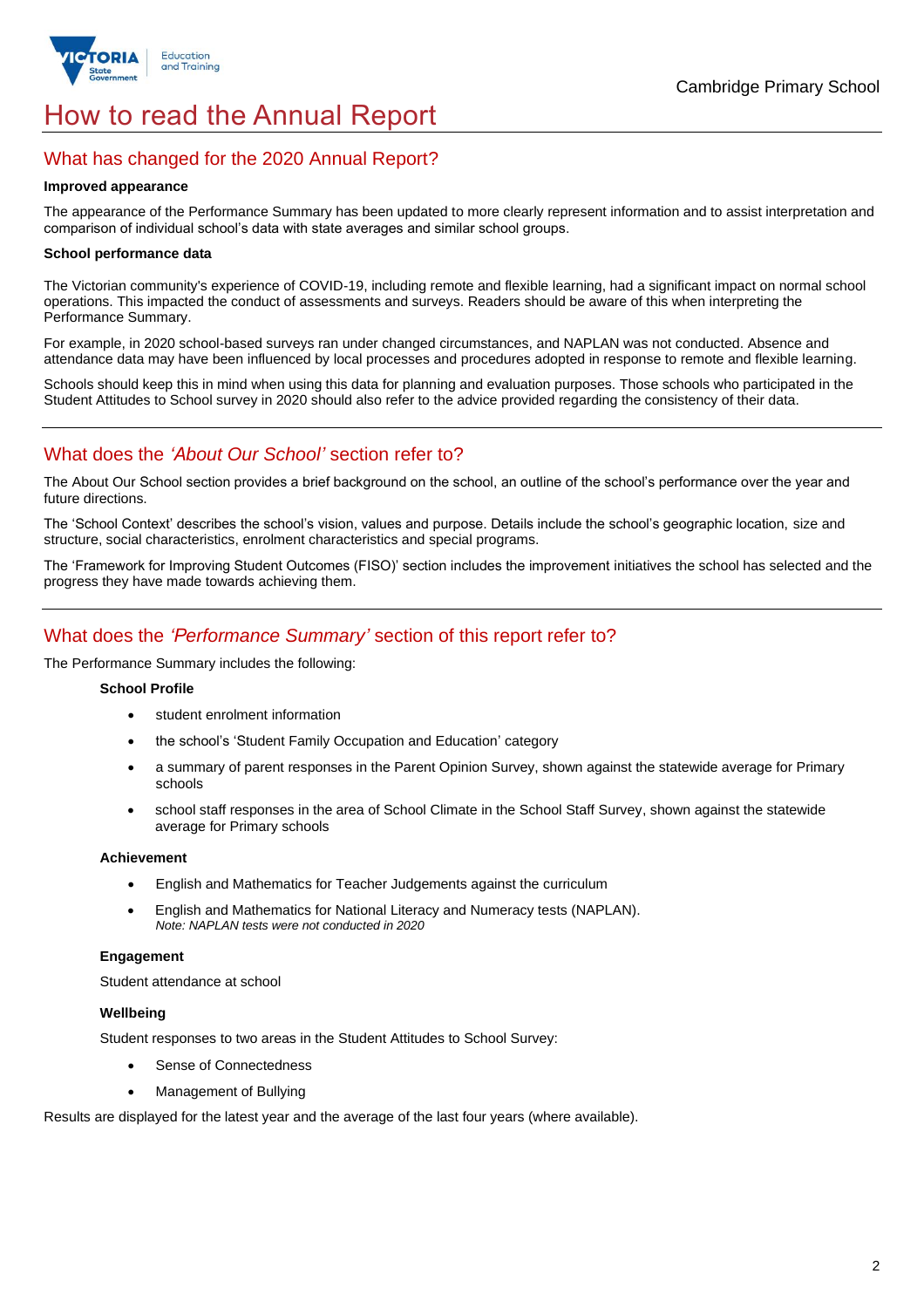

## How to read the Annual Report (continued)

### What do *'Similar Schools'* refer to?

Similar Schools are a group of Victorian government schools with similar characteristics to the school.

This grouping of schools has been created by comparing each school's socio-economic background of students, the number of non-English speaking students and the school's size and location.

## What does *'NDP'* or '*NDA*' mean?

'NDP' refers to no data being published for privacy reasons or where there are insufficient underlying data. For example, very low numbers of participants or characteristics that may lead to identification will result in an 'NDP' label. For the 2020 Student Attitudes to School survey, specifically, the similar school group averages are replaced by 'NDP' where less than 50% of schools in a given similar school group did not participate in the 2020 survey.

'NDA' refers to no data being available. Some schools have no data for particular measures due to low enrolments. There may be no students enrolled in some year levels, so school comparisons are not possible.

Note that new schools only have the latest year of data and no comparative data from previous years. The Department also recognises unique circumstances in Specialist, Select Entry, English Language, Community Schools and schools that changed school type recently, where school-to-school comparisons are not appropriate.

## What is the *'Victorian Curriculum'*?

The Victorian Curriculum F–10 sets out what every student should learn during his or her first eleven years of schooling. The curriculum is the common set of knowledge and skills required by students for life-long learning, social development and active and informed citizenship.

The Victorian Curriculum is assessed through teacher judgements of student achievement based on classroom learning.

The curriculum has been developed to ensure that school subjects and their achievement standards enable continuous learning for all students, including students with disabilities.

The 'Towards Foundation Level Victorian Curriculum' is integrated directly into the curriculum and is referred to as 'Levels A to D'.

'Levels A to D' may be used for students with a disability or students who may have additional learning needs. These levels are not associated with any set age or year level that links chronological age to cognitive progress (i.e. there is no age expected standard of achievement for 'Levels A to D').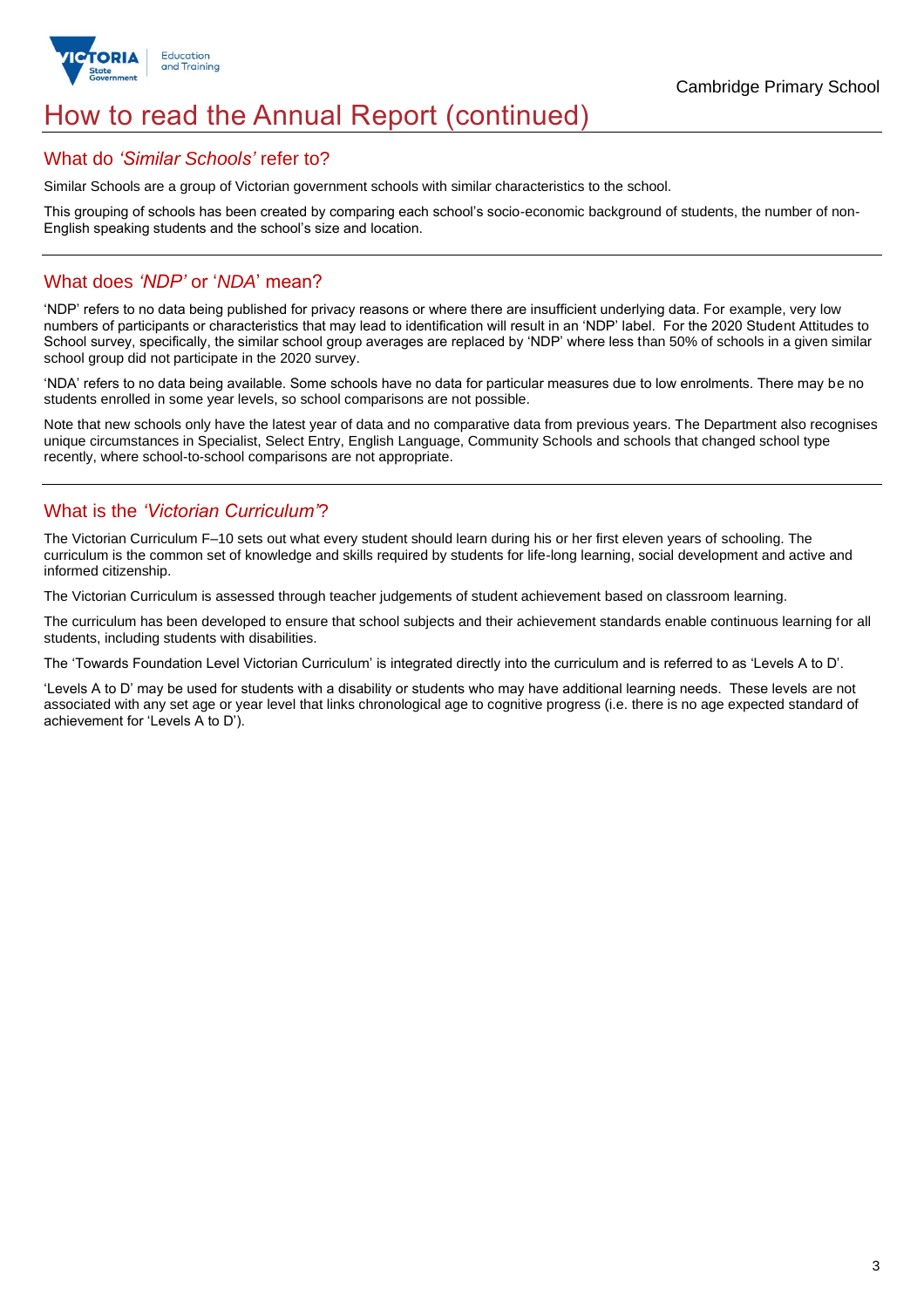

## **About Our School**

### **School context**

Cambridge has a long history of strong academic performance. Student's are empowered and achieve personal and collective success at Cambridge Primary School. As an exemplary school, we embody excellence and high expectations in all aspects of our learning community. Our newly formed vision statement encompasses the culture and direction of the school. "We strive to equip and empower lifelong learners that contribute collaboratively to build a positive inclusive and successful school and community."

A proud tradition, strong community values, teachers who are passionate about educational success and committed to knowing their learners, and a supportive and involved School Council and parent community means all students at Cambridge Primary School are supported to achieve to their absolute full potential. We expect our community to live by our newly developed school wide community RISE values: RESPECT INTEGRITY SELF-RESILIENCE EXCELLENCE.

It is imperative to stimulate all aspects of a child's developing and inquisitive mind. Our teachers work extremely hard to develop a curriculum that is rich and varied, ensuring all children experience a breadth of experiences to ignite interest and ensure engagement.

Teachers are focused on preparing our students for the challenges and opportunities of a changing world. Our values outline our commitment to each student's personal growth throughout their educational journey at Cambridge Primary School. Teachers provide a wide array of opportunities and genuine care and attention to every child's learning both in and out of the classroom.

Students learn in vibrant, well-resourced learning environments that promote deep, critical thinking throughout their learning. Staff are involved in on-going professional learning that enables them to practice at the cutting edge of educational thought. We are a learning community that embraces innovation, creativity and the best learning and thinking strategies for our students. We seek to provide the best research based education, developing the whole child.

Located in the midst of established housing developments in Hoppers Crossing, Cambridge Primary School opened in 1992 with an enrollment of 243 children. Within two years this number had more than doubled, reflecting the movement of many young families into the area. This growth has continued and Cambridge Primary School currently has a population of approximately 905 students. The school is proud of its commitment to great educational outcomes and the welfare and safety of its students and community. As our numbers begin to decrease due to the opening of new schools, slowly our facilities and outdoor spaces are not feeling so crowed.

## **Framework for Improving Student Outcomes (FISO)**

Curriculum planning and assessment:

A strong focus over 4 years to document and implement a guaranteed and viable curriculum to enhance student learning in reading and writing.

Evidence based high impact teaching strategies:

To develop and consistently implement an agreed instructional model that is informed by evidence-based high impact teaching strategies. (EHITS).

Evaluating impact on learning:

To build leadership and teacher capacity to identify and plan for student learning needs and evaluate the impact of teaching practices through professional learning communities.

Intellectual engagement and self-awareness:

To develop student learning opportunities and goals that are challenging, engaging and promote curiosity. Develop a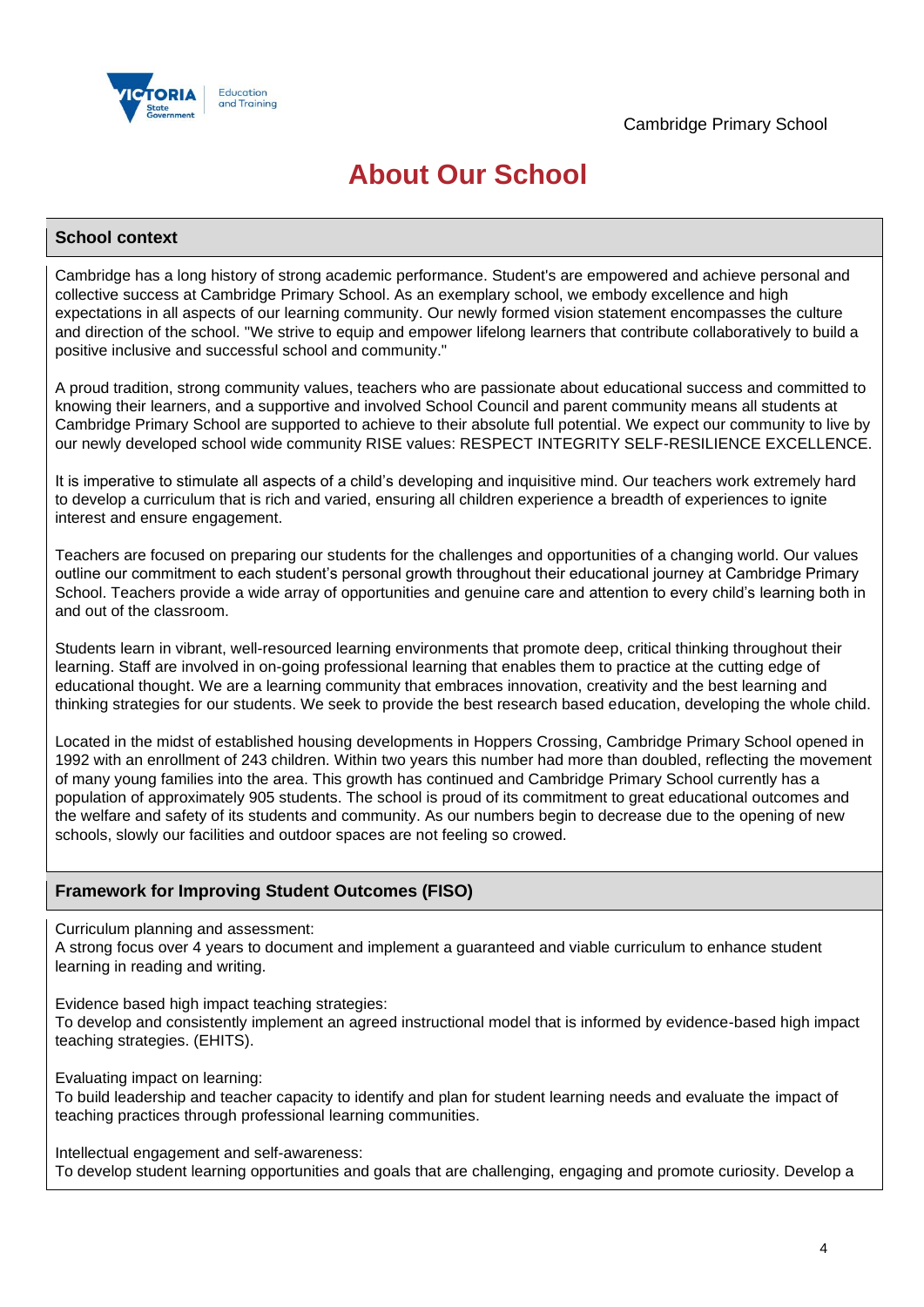

culture of high expectations for all students.

Parents and carers as partners:

To strengthen partnerships with parents and the community that enhance students learning at the school and at home.

## **Achievement**

Students responded well to the learning grids provided to students throughout remote learning. The learning grid curriculum focus areas included reading, writing, mathematics, humanities, art, PE, LOTE, STEM, digital technologies, PArts and wellbeing. The learning grids were student/parent friendly, the learning tasks were designed with student independence in mind and the work commitments were more realistic for the DET recommended time frames. Specialist programs integrated their programs to provide a more engaging program for students. Small focus groups were conducted through video conferencing and these appeared to be successful in terms of delivering differentiated content to specific students. Differentiated learning grids were provided to students 'at risk' or vulnerable. Most teachers commented that the majority of their students were engaging via WebEx and submitting work. Teachers made phone contact with families of those students who were not engaging in online learning. Support was provided by teachers to work closely with disengaged students. Online platforms were utilised to deliver curriculum content, assessment and as mentioned, differentiation. At the time we used 3 different online platforms and following a parent survey, we decided to introduce a single platform for the whole school in 2021. In order to continue to provide an exemplary education for our students we believed that PLCs needed to continue to be conducted online. Our term 3 PL calendar was adjusted to factor in remote learning. The professional learning was modified and implemented through weekly PLCs. During a PLC day, teachers were able to work in a PL focused PLC and then break off into groups to develop the week ahead learning grids, videos and collate resources. This was done as a collective rather than individually. Overall, it was difficult to implement our KIS effectively however, I believe in regards to PLCs we have continued to work strong in this area. As much as possible, we have continued to deliver high quality professional learning through PLCs. Literacy and numeracy targets and goals will need to be adjusted to ensure we meet our 4 year target however, lesson structures were still delivered, where possible, using our instructional model.

## **Engagement**

It was crucial that we identify our 'at risk' and vulnerable students early. As a leadership team and working closely with classroom teachers, we established a list of students that would require immediate support.

We designed a monitoring plan which we initially started with all students and then reduced the contact to identified individual students only.

Regular phone contact home each week with the students and families was a priority and proved to be very effective. Ensuring all students had access to their learning via an online platform or in paper form was also a priority. We provided devices for students who did not have access to a device within the first 2 weeks. Phone support was provided to families to learn how to log in to online platforms to access work.

Regular phone calls to families in the first 4 weeks was essential in gaining an understanding of how things were running at home and so immediate adjustments could be made.

The Student Engagement and Wellbeing assistant principal continued to provide support to families to access our school speech pathologist and SSSO contacts.

Regular meetings with SSSO were conducted throughout remote learning.

ILPs SSGs were scheduled and conducted via WebEx.

We made adjustments to how onsite students were being monitored to ensure they continued to receive an outstanding education and access to teacher feedback.

Teachers identified students who were not engaging in remote learning and for many onsite learning was offered to support struggling families. Alternatively, modified learning grids were provided, online face to face support with teachers and regular contact with the families was necessary to ensure no student was left behind.

SSGs provided a medium for families to focus their attention with specific learning. Integration Aid attended webex learning meetings to support students.

The majority of our students were engaging in remote learning but expressed their desire to return to onsite learning. They missed their friends and teachers. Teachers created more frequent opportunities for students to interact in a fun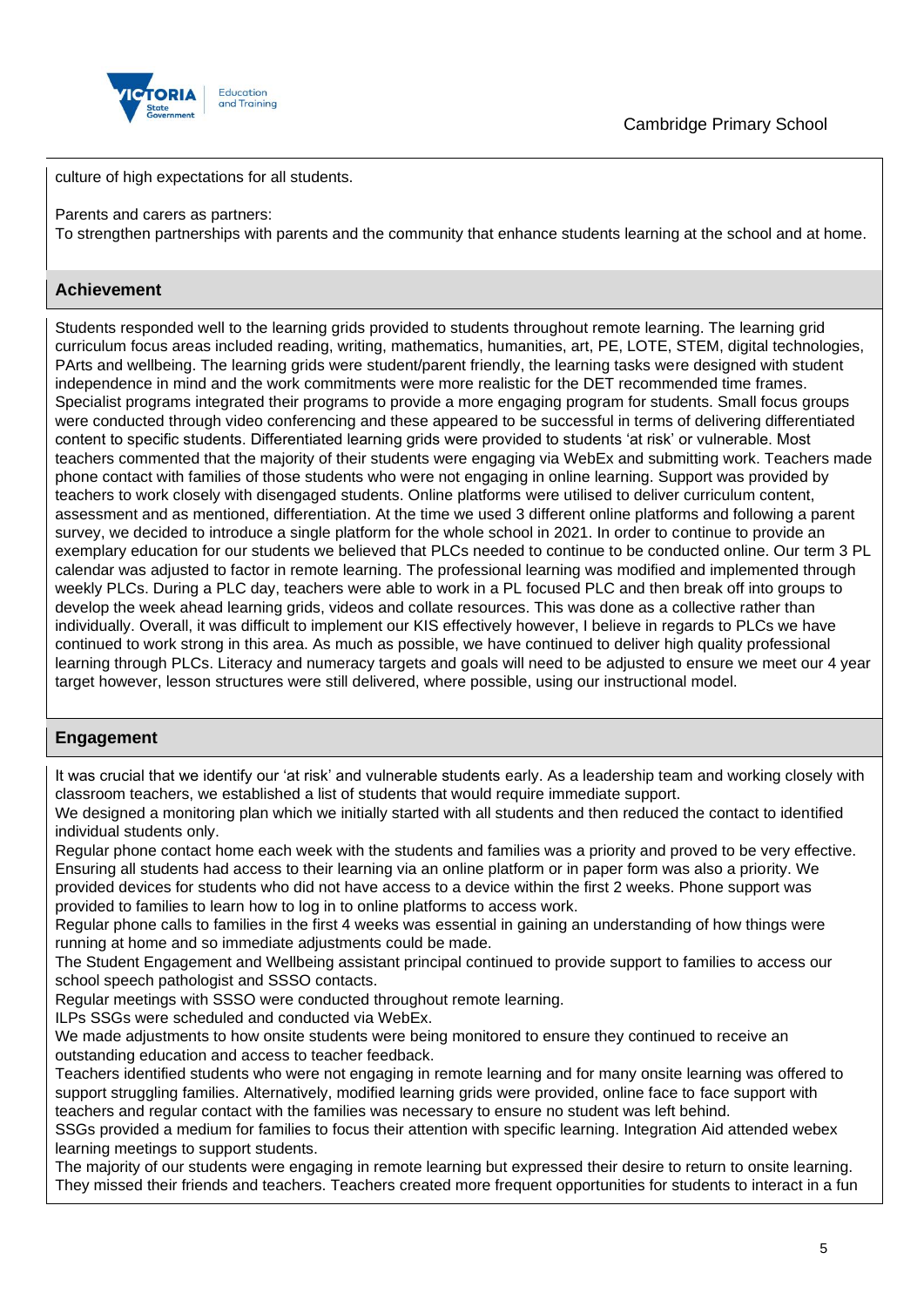

way online.

Staff and parent surveys proved valuable. They allowed us to monitor workload and put in the necessary supports as required.

Teachers conducted student surveys and made personal adjustments based on this feedback.The majority of our students were engaging in remote learning but expressed their desire to return to onsite learning. They missed their friends and teachers. Teachers created more frequent opportunities for students to interact in a fun way online. The data shows that we had an attendance rate ranging from 90% 94% from years prep to year 6 in 2020.

## **Wellbeing**

Our priority was the wellbeing of our staff, students and families, particularly those experiencing difficulties. We worked closely with the community (school and families) to provide as much support as possible.

Community engagement was also a priority for us. We developed a range of activities throughout remote learning to engage our learners, staff and families. These were promoted through all communication mediums. Some examples are: Cambridge Has Got Talent Show, Lego Competition, weekly themed assemblies, monthly activities (book week, science week, daffodil day, cupcake making day etc). All families were encouraged to join into the activities and post pictures on our FB page. Our school newsletter continued to be distributed throughout remote learning to ensure continuity and familiarity. We conducted weekly online staff meetings. These proved valuable in terms of bringing all teams together to connect, catch up, debrief. Our staff meetings had a strong focus on staff wellbeing. Staff wellbeing is a priority. We developed a range of ways to stay connected with staff and let them know they were important and valued. We organised a community drive by and provided all staff with a small thank you gift multiple times. Gifts were left in pigeon holes, virtual e-cards were sent to encourage and support staff.

Staff engaged in the 'staff resilience' PL provided by Jarrod Bateup. A staff survey was conducted to ascertain how staff were feeling during remote learning so that leaders could touch base with individual staff members. The survey data was discussed as a whole staff to unpack recommendations, share ideas across teams and put supports in place. The student engagement and wellbeing team monitored 'at risk' and vulnerable students and their families with regular contact. Classroom teachers were instrumental in providing wellbeing support for our students. Parent and student surveys were conducted throughout remote learning and adjustments were made based on the survey data.

## **Financial performance and position**

The school finished in a positive financial position with a surplus. Of the surplus the school has an operating reserve of \$85,825

Equity funding of \$163,154 was received and has been utilised in strengthening our literacy support programs in years P-6 and developing the capacity of leaders in numeracy.

The school has set aside funds to complete multiple upgrades within the school:

- Upgrades to existing playgrounds and the development of new sporting play areas for years 3-6.
- Upgrade to old school gymnasium.

The school recently rolled over one learning specialist positions (Literacy) and offered 7 Positions Of Responsibility with a special payment to 7 PLC leaders.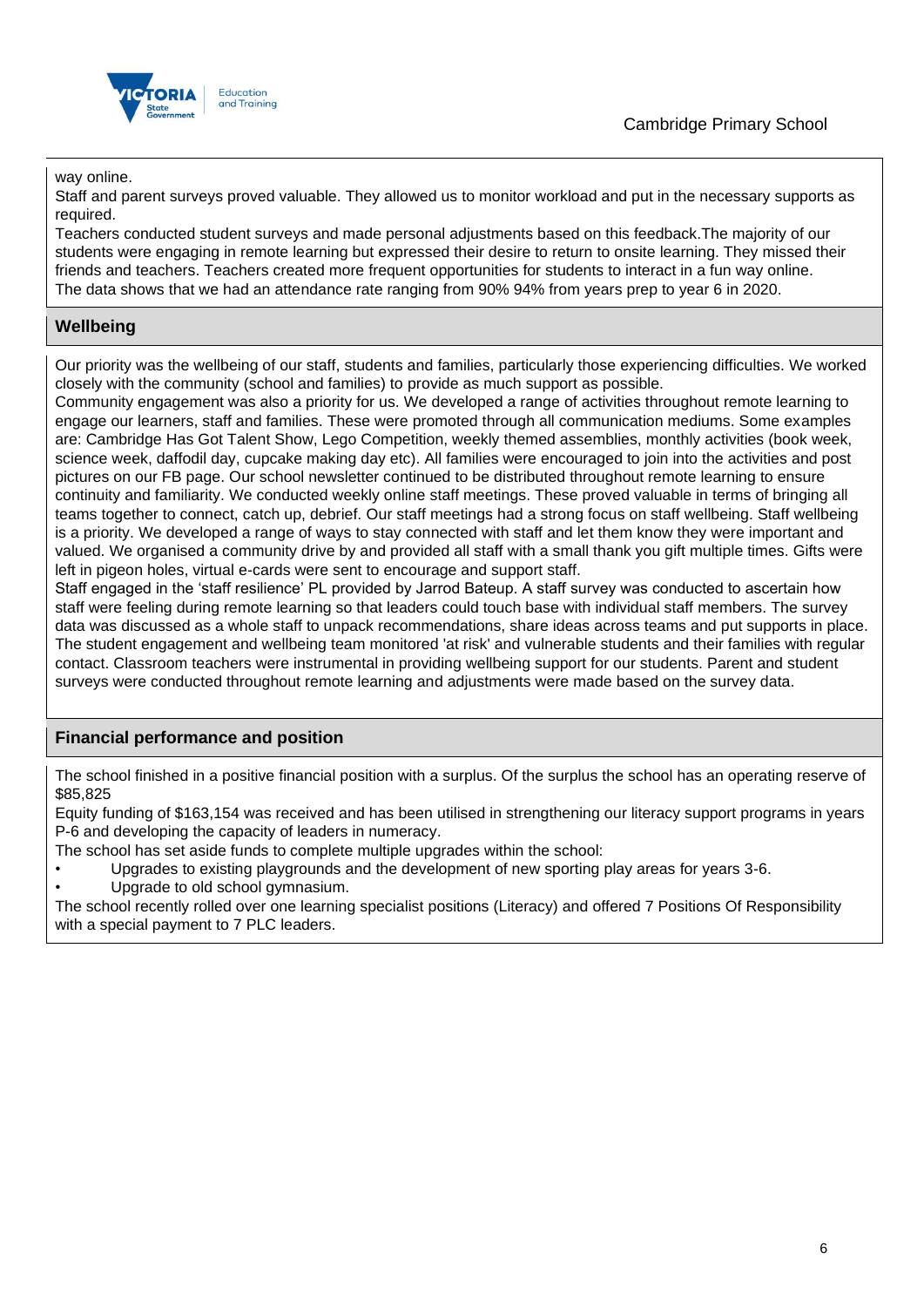

# **Performance Summary**

The Performance Summary for government schools provides an overview of how this school is contributing to the objectives of the Education State and how it compares to other Victorian Government schools.

All schools work in partnership with their school community to improve outcomes for children and young people. Sharing this information with parents and the wider school community helps to support community engagement in student learning, a key priority of the Framework for Improving Student Outcomes.

Refer to the 'How to read the Annual Report' section for help on how to interpret this report.

## SCHOOL PROFILE

#### **Enrolment Profile**

A total of 952 students were enrolled at this school in 2020, 460 female and 492 male.

46 percent of students had English as an additional language and 1 percent were Aboriginal or Torres Strait Islander.

#### **Overall Socio-Economic Profile**

The overall school's socio-economic profile is based on the school's Student Family Occupation and Education index (SFOE) which takes into account parents' occupations and education.

Possible socio-economic band values are: Low, Low-Medium, Medium and High.

This school's socio-economic band value is: Low - Medium

#### **Parent Satisfaction Summary**

The percent endorsement by parents on their school satisfaction level, as reported in the annual Parent Opinion Survey.

Percent endorsement indicates the percent of positive responses (agree or strongly agree) from parents who responded to the survey.



#### **School Staff Survey**

The percent endorsement by staff on School Climate, as reported in the annual School Staff Survey.

Percent endorsement indicates the percent of positive responses (agree or strongly agree) from staff who responded to the survey. Data is suppressed for schools with three or less respondents to the survey for confidentiality reasons.



Percent endorsement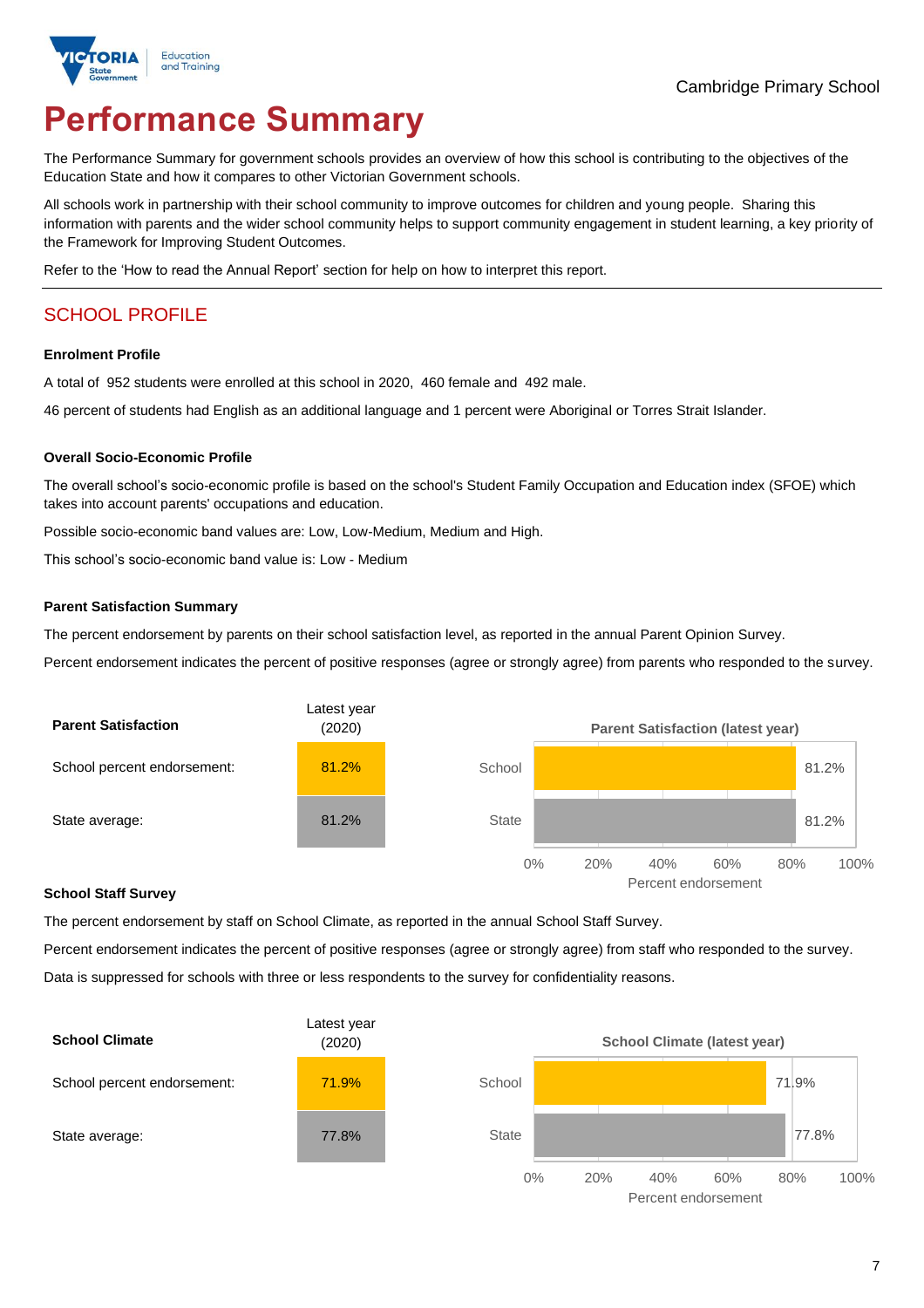

## ACHIEVEMENT

*Key: 'Similar Schools' are a group of Victorian government schools that are like this school, taking into account the school's socioeconomic background of students, the number of non-English speaking students and the size and location of the school.*

#### **Teacher Judgement of student achievement**

Percentage of students working at or above age expected standards in English and Mathematics.



#### **NAPLAN**

NAPLAN tests were not conducted in 2020.

#### **NAPLAN Learning Gain**

NAPLAN learning gain is determined by comparing a student's current year result to the results of all 'similar' Victorian students (i.e. students in all sectors in the same year level who had the same score two years prior).

NAPLAN tests were not conducted in 2020.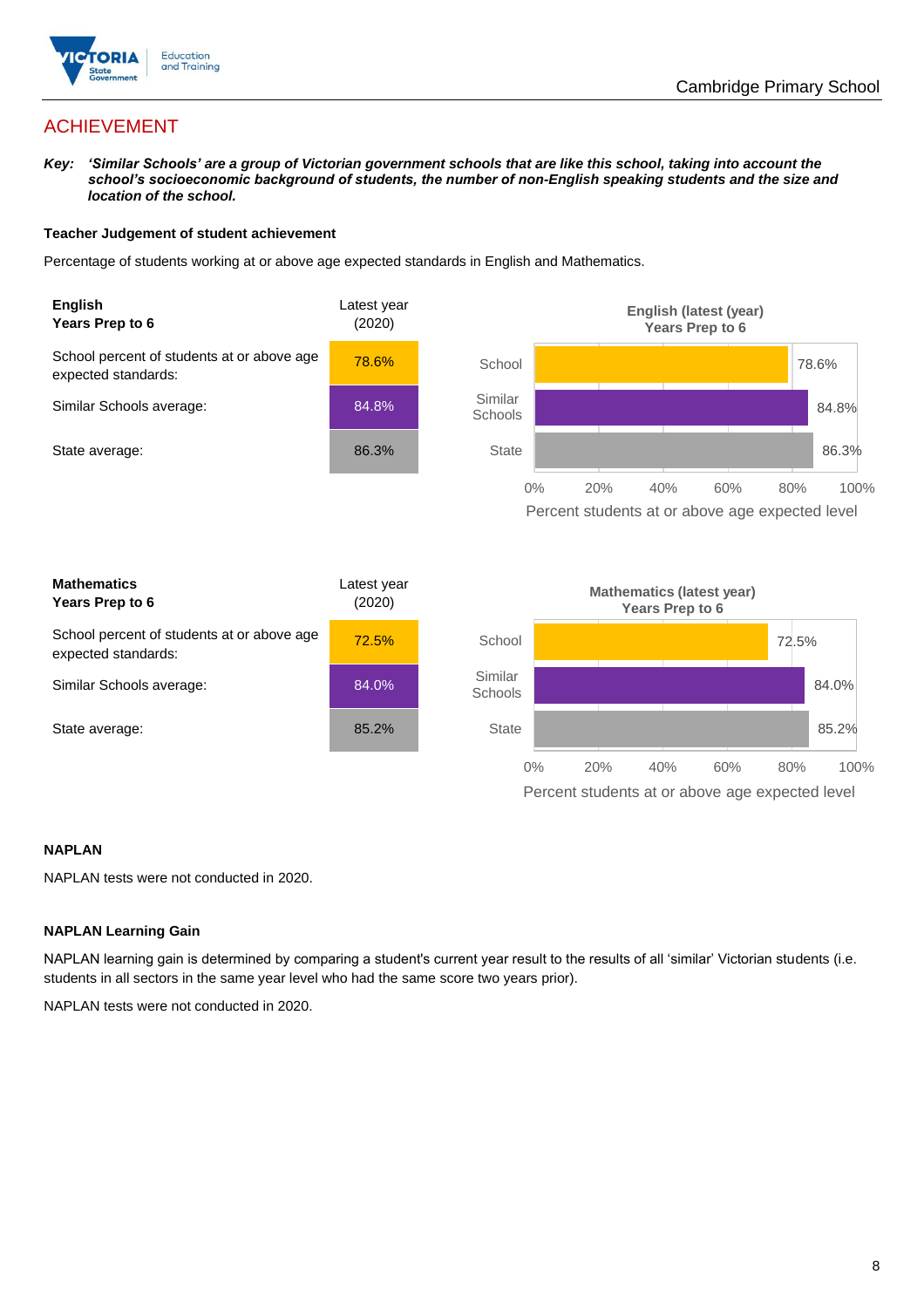

## ENGAGEMENT

*Key: 'Similar Schools' are a group of Victorian government schools that are like this school, taking into account the school's socioeconomic background of students, the number of non-English speaking students and the size and location of the school.*

#### **Average Number of Student Absence Days**

Absence from school can impact on students' learning. Common reasons for non-attendance include illness and extended family holidays. Absence and attendance data in 2020 may have been influenced by local processes and procedures adopted in response to remote and flexible learning.



#### **Attendance Rate (latest year)**

|                                             | Prep | Year 1 | Year 2 | Year 3 | Year 4 | Year 5 | Year 6 |
|---------------------------------------------|------|--------|--------|--------|--------|--------|--------|
| Attendance Rate by year level<br>$(2020)$ : | 94%  | 90%    | 92%    | 92%    | 91%    | 92%    | 92%    |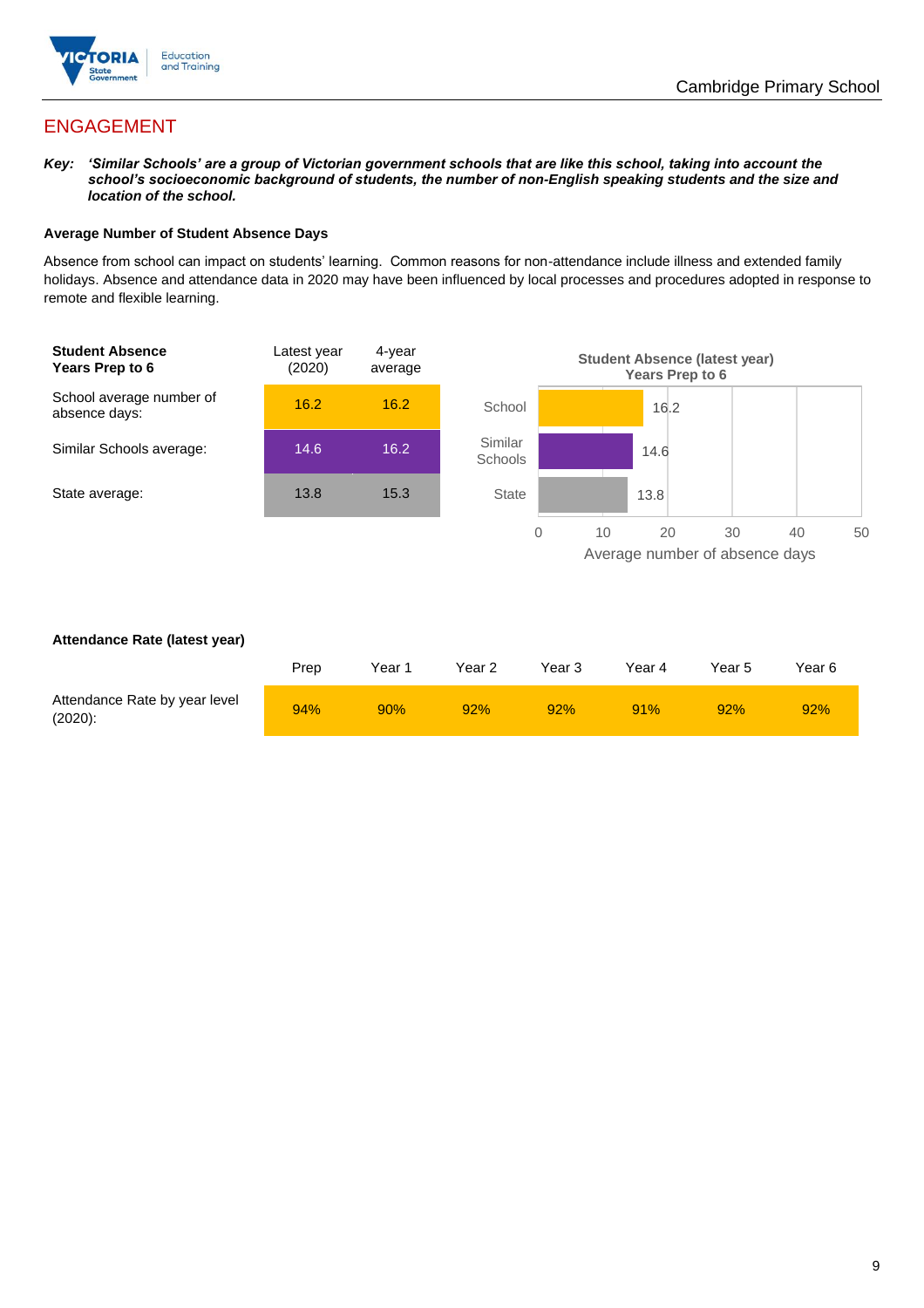

## **WELLBEING**

*Key: 'Similar Schools' are a group of Victorian government schools that are like this school, taking into account the*  school's socioeconomic background of students, the number of non-English speaking students and the size and *location of the school.*

#### **Student Attitudes to School – Sense of Connectedness**

The percent endorsement on Sense of Connectedness factor, as reported in the Attitudes to School Survey completed annually by Victorian Government school students, indicates the percent of positive responses (agree or strongly agree).

Schools who participated in the Student Attitudes to School survey in 2020 should refer to the advice provided regarding the consistency of their data.



*methodology in 2020, data are often not comparable with previous years or within similar school groups. Care should be taken when interpreting these results.*

#### **Student Attitudes to School – Management of Bullying**

The percent endorsement on Management of Bullying factor, as reported in the Attitudes to School Survey completed annually by Victorian Government school students, indicates the percent of positive responses (agree or strongly agree).

Schools who participated in the Student Attitudes to School survey in 2020 should refer to the advice provided regarding the consistency of their data.



*Due to lower participation rates and differences in collection methodology in 2020, data are often not comparable with previous years or within similar school groups. Care should be taken when interpreting these results.*

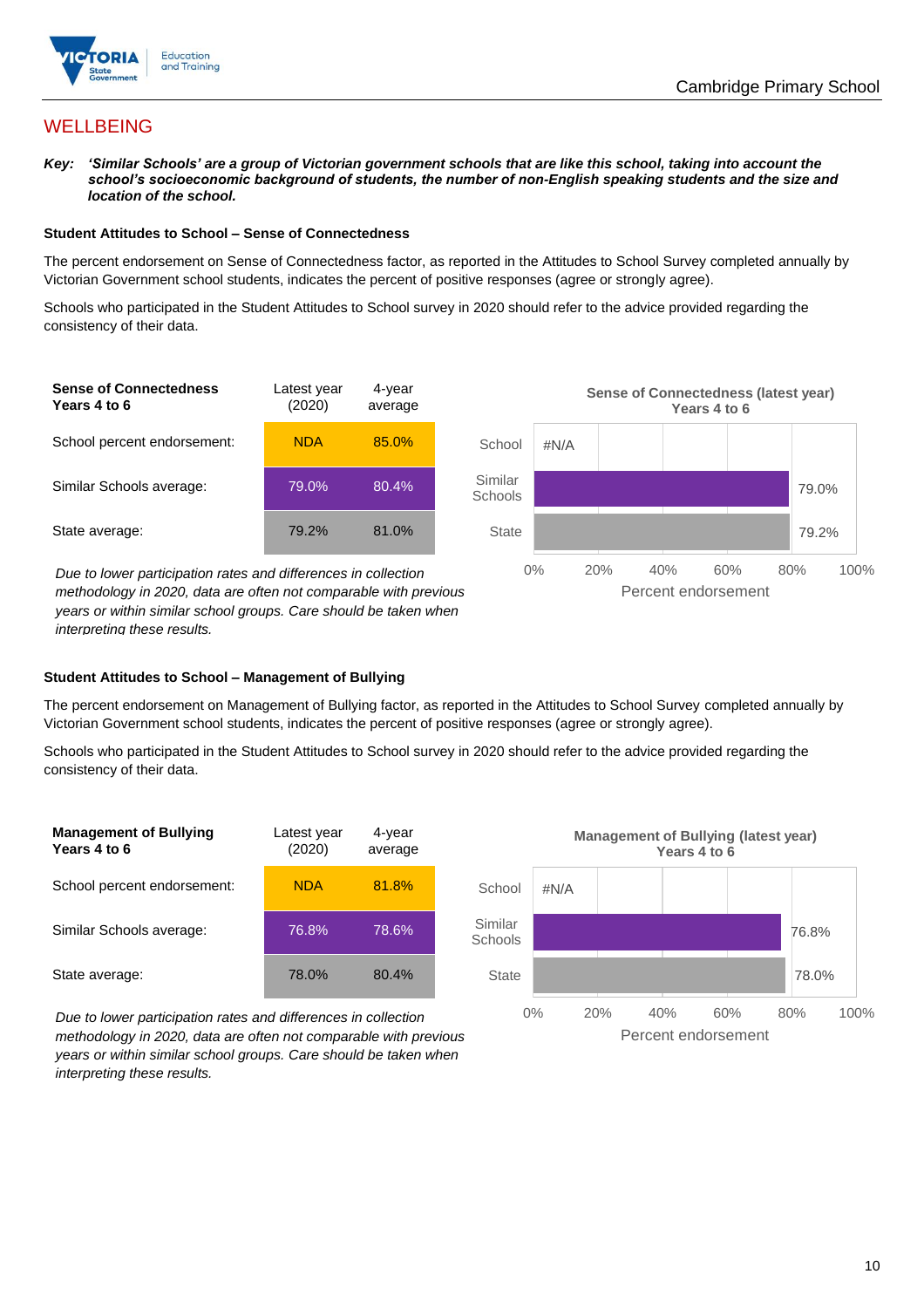

# **Financial Performance and Position**

FINANCIAL PERFORMANCE - OPERATING STATEMENT SUMMARY FOR THE YEAR ENDING 31 DECEMBER, 2020

| <b>Revenue</b>                  | <b>Actual</b> |
|---------------------------------|---------------|
| <b>Student Resource Package</b> | \$7,700,500   |
| Government Provided DET Grants  | \$941,734     |
| Government Grants Commonwealth  | \$420,985     |
| Government Grants State         | \$6,250       |
| <b>Revenue Other</b>            | \$13,337      |
| <b>Locally Raised Funds</b>     | \$349,046     |
| <b>Capital Grants</b>           | <b>NDA</b>    |
| <b>Total Operating Revenue</b>  | \$9,431,852   |

| Equity $1$                                          | <b>Actual</b> |
|-----------------------------------------------------|---------------|
| Equity (Social Disadvantage)                        | \$163,154     |
| Equity (Catch Up)                                   | <b>NDA</b>    |
| <b>Transition Funding</b>                           | <b>NDA</b>    |
| Equity (Social Disadvantage - Extraordinary Growth) | <b>NDA</b>    |
| <b>Equity Total</b>                                 | \$163,154     |

| <b>Expenditure</b>                    | <b>Actual</b> |
|---------------------------------------|---------------|
| Student Resource Package <sup>2</sup> | \$7,784,874   |
| Adjustments                           | <b>NDA</b>    |
| <b>Books &amp; Publications</b>       | \$3,318       |
| Camps/Excursions/Activities           | \$42,440      |
| <b>Communication Costs</b>            | \$39,121      |
| Consumables                           | \$118,579     |
| Miscellaneous Expense <sup>3</sup>    | \$42,357      |
| <b>Professional Development</b>       | \$4,169       |
| Equipment/Maintenance/Hire            | \$114,005     |
| <b>Property Services</b>              | \$513,989     |
| Salaries & Allowances <sup>4</sup>    | \$447,428     |
| <b>Support Services</b>               | \$100,857     |
| Trading & Fundraising                 | \$73,444      |
| Motor Vehicle Expenses                | <b>NDA</b>    |
| Travel & Subsistence                  | \$92          |
| <b>Utilities</b>                      | \$61,351      |
| <b>Total Operating Expenditure</b>    | \$9,346,026   |
| <b>Net Operating Surplus/-Deficit</b> | \$85,825      |
| <b>Asset Acquisitions</b>             | \$900         |

(1) The equity funding reported above is a subset of the overall revenue reported by the school.

(2) Student Resource Package Expenditure figures are as of 01 Mar 2021 and are subject to change during the reconciliation process.

(3) Miscellaneous Expenses include bank charges, administration expenses, insurance and taxation charges.

(4) Salaries and Allowances refers to school-level payroll.